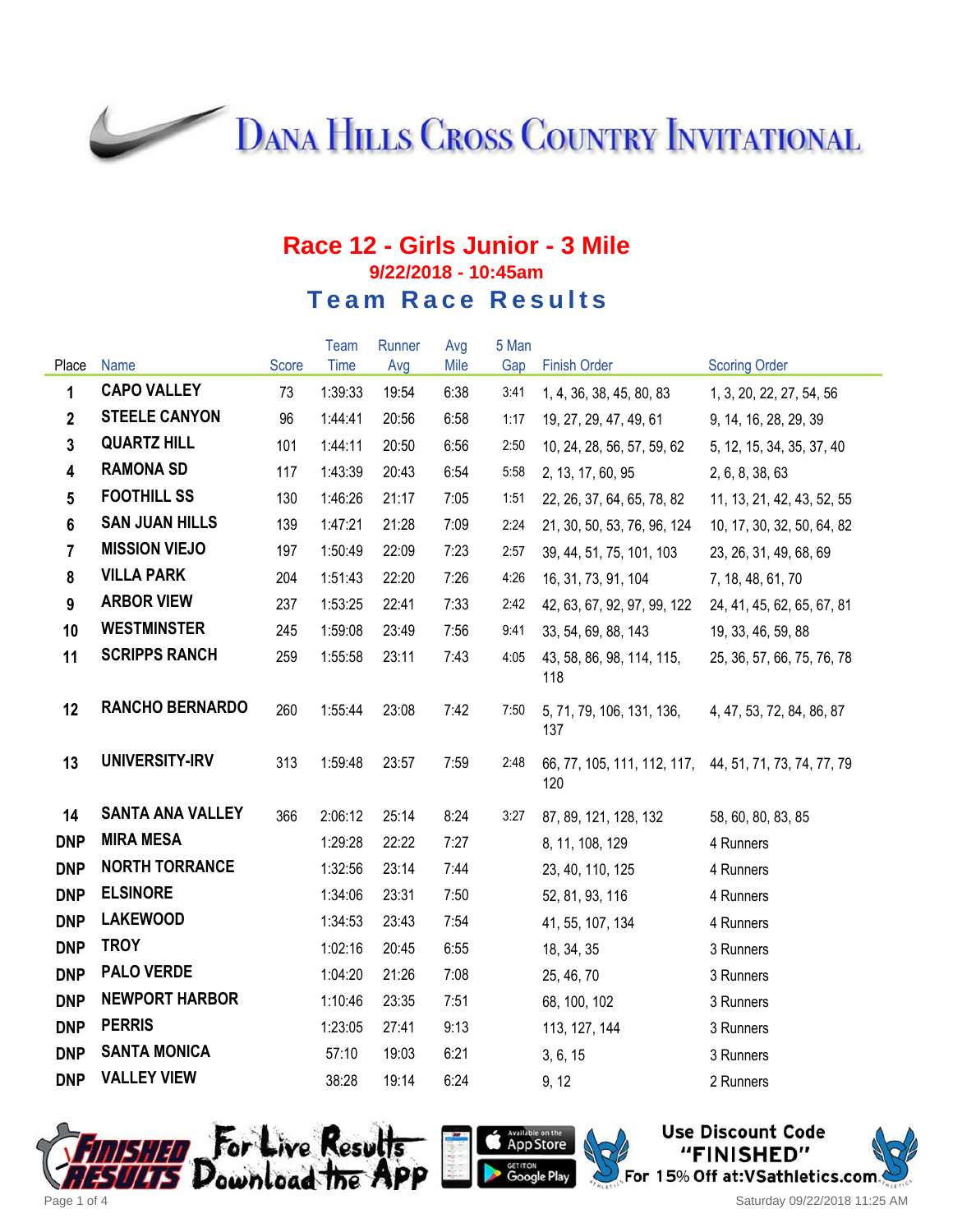## **Race 12 - Girls Junior - 3 Mile 9/22/2018 - 10:45am Team Race Results**

|            |                       |       | Team  | Runner | Avg  | 5 Man |                     |                      |
|------------|-----------------------|-------|-------|--------|------|-------|---------------------|----------------------|
| Place      | Name                  | Score | Time  | Avg    | Mile | Gap   | <b>Finish Order</b> | <b>Scoring Order</b> |
| <b>DNP</b> | <b>SAN BERNARDINO</b> |       | 38:55 | 19:27  | 6:29 |       | 7, 14               | 2 Runners            |
| <b>DNP</b> | <b>ORANGE VISTA</b>   |       | 42:49 | 21:24  | 7:08 |       | 20, 72              | 2 Runners            |
| <b>DNP</b> | <b>CANYON SPRINGS</b> |       | 44:11 | 22:05  | 7:21 |       | 32, 85              | 2 Runners            |
| <b>DNP</b> | <b>COVINA</b>         |       | 50:41 | 25:20  | 8:26 |       | 109, 119            | 2 Runners            |
| <b>DNP</b> | <b>KATELLA</b>        |       | 21:30 | 21:30  | 7:10 |       | 48                  | 1 Runner             |
| <b>DNP</b> | <b>ESCONDIDO</b>      |       | 23:40 | 23:40  | 7:53 |       | 90                  | 1 Runner             |
| <b>DNP</b> | <b>JURUPA HILLS</b>   |       | 26:01 | 26:01  | 8:40 |       | 123                 | 1 Runner             |
| <b>DNP</b> | <b>SAN MARCOS SD</b>  |       | 26:17 | 26:17  | 8:45 |       | 126                 | 1 Runner             |





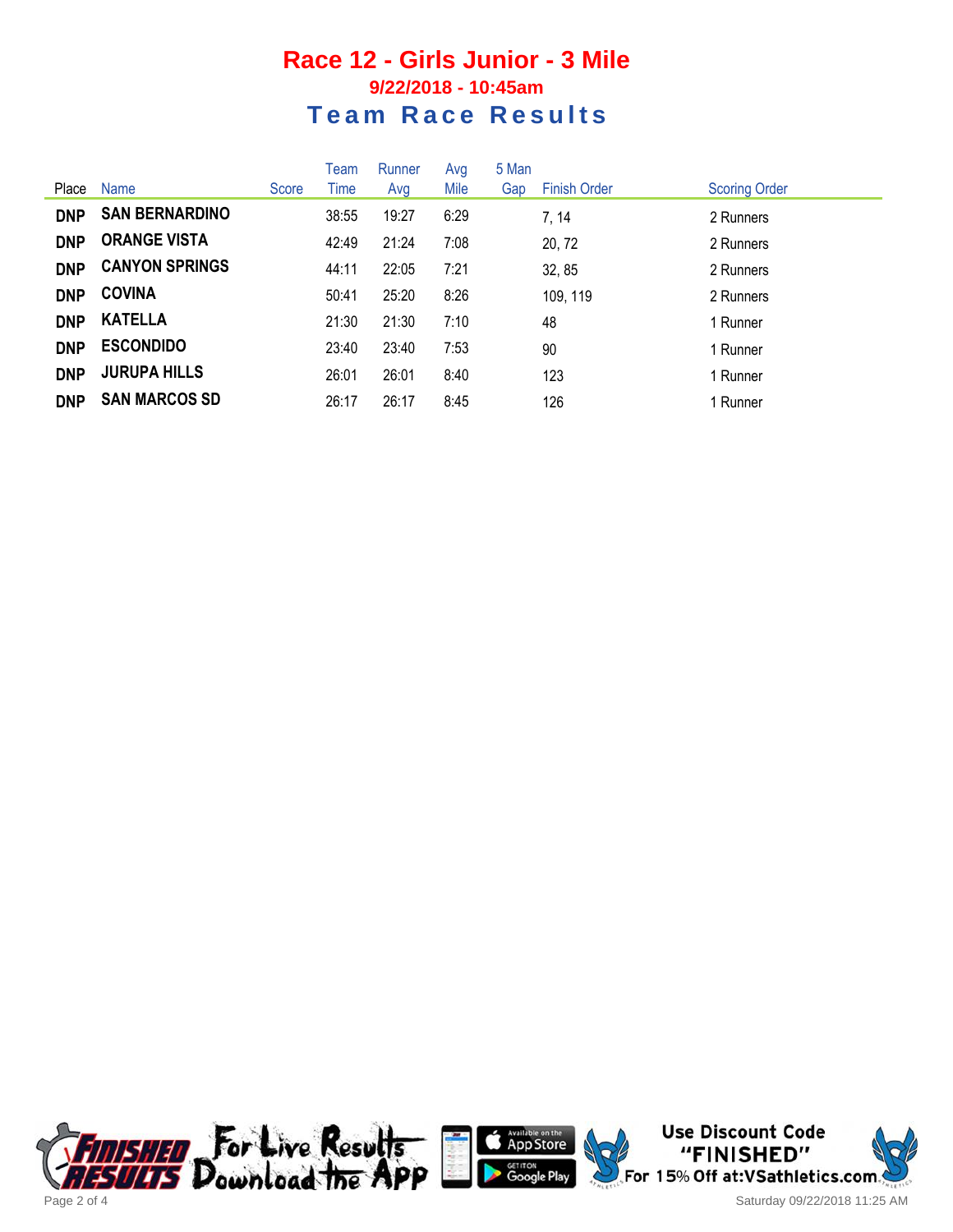## **Race 12 - Girls Junior - 3 Mile 9/22/2018 - 10:45am Individual Race Results**

|    | Place Name           |    | <b>Grade School</b> | Time    | <b>Points</b> |    | Place Name                |    | <b>Grade School</b> | Time    | Points |
|----|----------------------|----|---------------------|---------|---------------|----|---------------------------|----|---------------------|---------|--------|
| 1  | Carly Corsinita      | 11 | Capo Valley         | 17:39.6 | 1             | 39 | Daphne Moon               | 11 | Mission Viejo       | 21:09.5 | 23     |
| 2  | Amy Brown            | 11 | Ramona SD           | 17:54.8 | 2             | 40 | Samantha Valdovinos       | 11 | North Torrance      | 21:09.8 |        |
| 3  | Tupelo Sullivan      | 11 | Santa Monica        | 18:14.9 |               | 41 | Kroesna Srun              | 11 | Lakewood            | 21:10.6 |        |
| 4  | Hailey Kroger        | 11 | Capo Valley         | 18:22.2 | 3             | 42 | Sophia Soberinsky         | 11 | <b>Arbor View</b>   | 21:14.6 | 24     |
| 5  | Victoria Dinov       | 11 | Rancho Bernardo     | 18:57.2 | 4             | 43 | Jaiden Stepnovisky        | 11 | Scripps Ranch       | 21:15.1 | 25     |
| 6  | Parker Lauer         | 11 | Santa Monica        | 18:58.8 |               | 44 | Rachel Morros             | 11 | Mission Viejo       | 21:15.2 | 26     |
| 7  | Gabriela Rangel      | 11 | San Bernardino      | 19:03.4 |               | 45 | Olivia Saalberg           | 11 | Capo Valley         | 21:21.5 | 27     |
| 8  | Isabella Duldulao    | 11 | Mira Mesa           | 19:04.0 |               | 46 | Stacey Lai                | 11 | Palo Verde          | 21:26.6 |        |
| 9  | Jocelyn Garcia       | 11 | <b>Valley View</b>  | 19:05.6 |               | 47 | Amber Carreno             | 11 | Steele Canyon       | 21:27.3 | 28     |
| 10 | Sarah Collier        | 11 | Quartz Hill         | 19:06.2 | 5             | 48 | Vanessa Diaz              | 11 | Katella             | 21:30.3 |        |
| 11 | Tea Akiaten          | 11 | Mira Mesa           | 19:06.5 |               | 49 | Natalie Burke             | 11 | Steele Canyon       | 21:36.1 | 29     |
| 12 | Elani Huntley        | 11 | <b>Valley View</b>  | 19:23.3 |               | 50 | Gracie Hammond            | 11 | San Juan Hills      | 21:36.2 | 30     |
| 13 | Alyssa Davis         | 11 | Ramona SD           | 19:33.9 | 6             | 51 | Keily Norman              | 11 | Mission Viejo       | 21:36.7 | 31     |
| 14 | <b>Jurixy Matute</b> | 11 | San Bernardino      | 19:51.8 |               | 52 | YADIRA MORALES            | 11 | Elsinore            | 21:51.8 |        |
| 15 | Dunia Dunn           | 11 | Santa Monica        | 19:57.2 |               | 53 | <b>Emily Thrall</b>       | 11 | San Juan Hills      | 21:52.6 | 32     |
| 16 | lexy Osterkamp       | 11 | Villa Park          | 20:05.5 | 7             | 54 | <b>Tracy Nguyen</b>       | 11 | Westminster         | 21:55.9 | 33     |
| 17 | Michaela Meskell     | 11 | Ramona SD           | 20:16.0 | 8             | 55 | Jessica Miranda           | 11 | Lakewood            | 21:56.4 |        |
| 18 | Aimee Park           | 11 | Troy                | 20:16.5 |               | 56 | Caylin Livingston         | 11 | Quartz Hill         | 21:56.6 | 34     |
| 19 | Mysti McComack       | 11 | Steele Canyon       | 20:18.4 | 9             | 57 | Adriana Harmon            | 11 | Quartz Hill         | 21:56.9 | 35     |
| 20 | Astrid Moctezuma     | 11 | Orange Vista        | 20:19.2 |               | 58 | Yuto Onikubo              | 11 | Scripps Ranch       | 21:57.5 | 36     |
| 21 | Corinne Hunnicutt    | 11 | San Juan Hills      | 20:21.6 | 10            | 59 | Mariana Vargas            | 11 | Quartz Hill         | 21:58.7 | 37     |
| 22 | Makena Lindquist     | 11 | Foothill SS         | 20:22.0 | 11            | 60 | Maya Moniz                | 11 | Ramona SD           | 22:01.8 | 38     |
| 23 | Stefany Caracheo     | 11 | North Torrance      | 20:30.3 |               | 61 | Alexia Orozco             | 11 | Steele Canyon       | 22:03.1 | 39     |
| 24 | Mia Tumbaga          | 11 | Quartz Hill         | 20:31.4 | 12            | 62 | Naomi Brand               | 11 | Quartz Hill         | 22:06.8 | 40     |
| 25 | Nicola Lai           | 11 | Palo Verde          | 20:31.4 |               | 63 | Ashlyn Collier            | 11 | <b>Arbor View</b>   | 22:09.8 | 41     |
| 26 | Danielle Patron      | 11 | Foothill SS         | 20:33.6 | 13            | 64 | Jordan McRitchie          | 11 | Foothill SS         | 22:13.0 | 42     |
| 27 | Giana Pizzo          | 11 | Steele Canyon       | 20:38.0 | 14            | 65 | <b>Hailey Beal</b>        | 11 | <b>Foothill SS</b>  | 22:13.5 | 43     |
| 28 | Halia Smithley       | 11 | Quartz Hill         | 20:40.3 | 15            | 66 | Julia Brestyansky         |    | 11 University-Irv   | 22:17.0 | 44     |
| 29 | Ariyana Hearn        | 11 | Steele Canyon       | 20:41.4 | 16            | 67 | Megan Roberts             | 11 | <b>Arbor View</b>   | 22:20.5 | 45     |
| 30 | Makenzie Moncrief    | 11 | San Juan Hills      | 20:44.7 | 17            | 68 | Isla Andersen             | 11 | Newport Harbor      | 22:21.2 |        |
| 31 | Allison Wallace      | 11 | Villa Park          | 20:48.5 | 18            | 69 | Monica Rodriguez          | 11 | Westminster         | 22:21.3 | 46     |
| 32 | Celeste Castaneda    | 11 | Canyon Springs      | 20:50.8 |               | 70 | Alexis Jacobson           | 11 | Palo Verde          | 22:22.9 |        |
| 33 | Alexa Perez          | 11 | Westminster         | 20:52.0 | 19            | 71 | Rachel Turner             | 11 | Rancho Bernardo     | 22:24.0 | 47     |
| 34 | Alexandra Lashlee    | 11 | Troy                | 20:57.1 |               | 72 | Denise Paz                | 11 | Orange Vista        | 22:30.5 |        |
| 35 | Aurora Couto         | 11 | Troy                | 21:02.9 |               | 73 | Maria Lopez               | 11 | Villa Park          | 22:36.9 | 48     |
| 36 | Elizabeth Garabedian | 11 | Capo Valley         | 21:03.8 | 20            | 74 | <b>Elizabeth Dorantes</b> | 11 | Quartz Hill         | 22:40.2 |        |
| 37 | Katie Farr           | 11 | Foothill SS         | 21:04.2 | 21            | 75 | Emma Greifelt             | 11 | Mission Viejo       | 22:40.9 | 49     |
| 38 | Kyra Duncan          | 11 | Capo Valley         | 21:06.3 | 22            | 76 | Skyler Vargas             | 11 | San Juan Hills      | 22:46.4 | 50     |
|    |                      |    |                     |         |               |    |                           |    |                     |         |        |